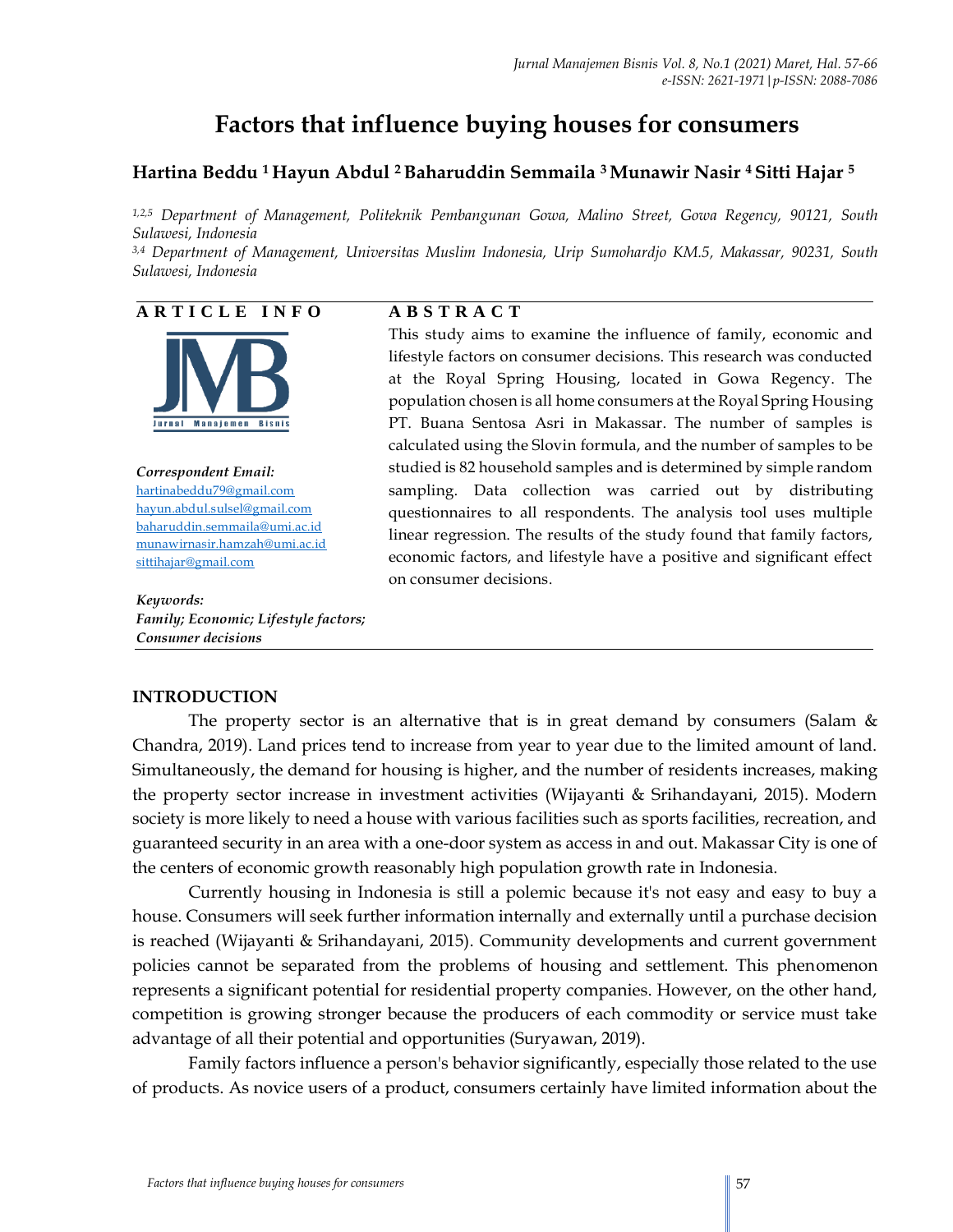use of a product; the family offers suggestions or references to family members about a product to use. Consumers choose families as their primary source of information because of the trust, ease of access and experience other family members have endeavored to prevent consumers from wasting time asking people with no experience (Ghasarma & Daud, 2014).

Meeting the needs of housing that can be reached by the middle to the lower-income community is considered urgent at this time due to population growth (Waha & Sondakh, 2014). This condition promises a housing business opportunity in Makassar and creates intense competition between development companies. Carefulness to seize existing opportunities is needed so that companies can survive in line with changing times. Therefore, winning an industrial battle requires accurate marketing strategies (Listyorini, 2012).

Consumer behavior analysis is directly related to the activities of individuals in the production and use of goods and services such as the decision-making process, preparation and determination of marketing measures (Latief & Ayustira, 2020; Basalamah et al., 2020). Kotler (2010) suggests that marketing is a business activity system for distributing goods that are capable of satisfying desires and achieving target markets and corporate goals. This illustrates that the purposes and principles of the marketing are not only sales but also socially oriented and consumer satisfaction and desires through the exchange process for the profit of the company.

Understanding consumer behavior is certainly not easy because the characteristics of consumers and unlimited human needs. More and more selective consumers when choosing to buy a home warn property contractors about efforts to satisfy consumers when they buy a home (Wijaya, 2018). Companies, on the other hand, must win the competition. The company therefore needs a fixed marketing strategy for its products. In addition Kotler, (2010) states that a product is offered to the market to meet needs and wishes, to be purchased, used or consumed. By seeking certain benefits from a product, consumers will try to satisfy a demand. Consumers shall see the product as a collection of specific characteristics or characteristics with different abilities to provide and meet the services sought.

Dynamic environmental changes have led to consumer lifestyle studies that allow marketers to understand how consumers think and select alternatives (Sumarwan, & Yuliati, 2015). A marketing life style perspective shows the classification of individuals into a group based on what they do, how they spend their time and how they use their income (Listyorini, 2012). External and internal conditions directly affect consumer behaviour. External factors include culture, subculture, social class, social groups, benchmarks and families. In the meantime, internal factors include learning, personality and self-conception, and attitudes in consumers themselves (Nasir, 2015). This lifestyle towards consumer choices was found in the results of the study (Kaharu  $\&$ Budiarti, 2016). The higher the lifestyle of the consumer during shopping, the more the purchasing decision will increase. Style of life can influence buying, changing habits, tastes and buying behaviour. Low or high lifestyles have an impact on buying choices.

Satisfaction and decisions on home purchases are very important in the housing development industry (Lolowang, 2019). However, the quality of the houses offered has still been disappointed by consumers. Before occupation there are often damages, protracted damages,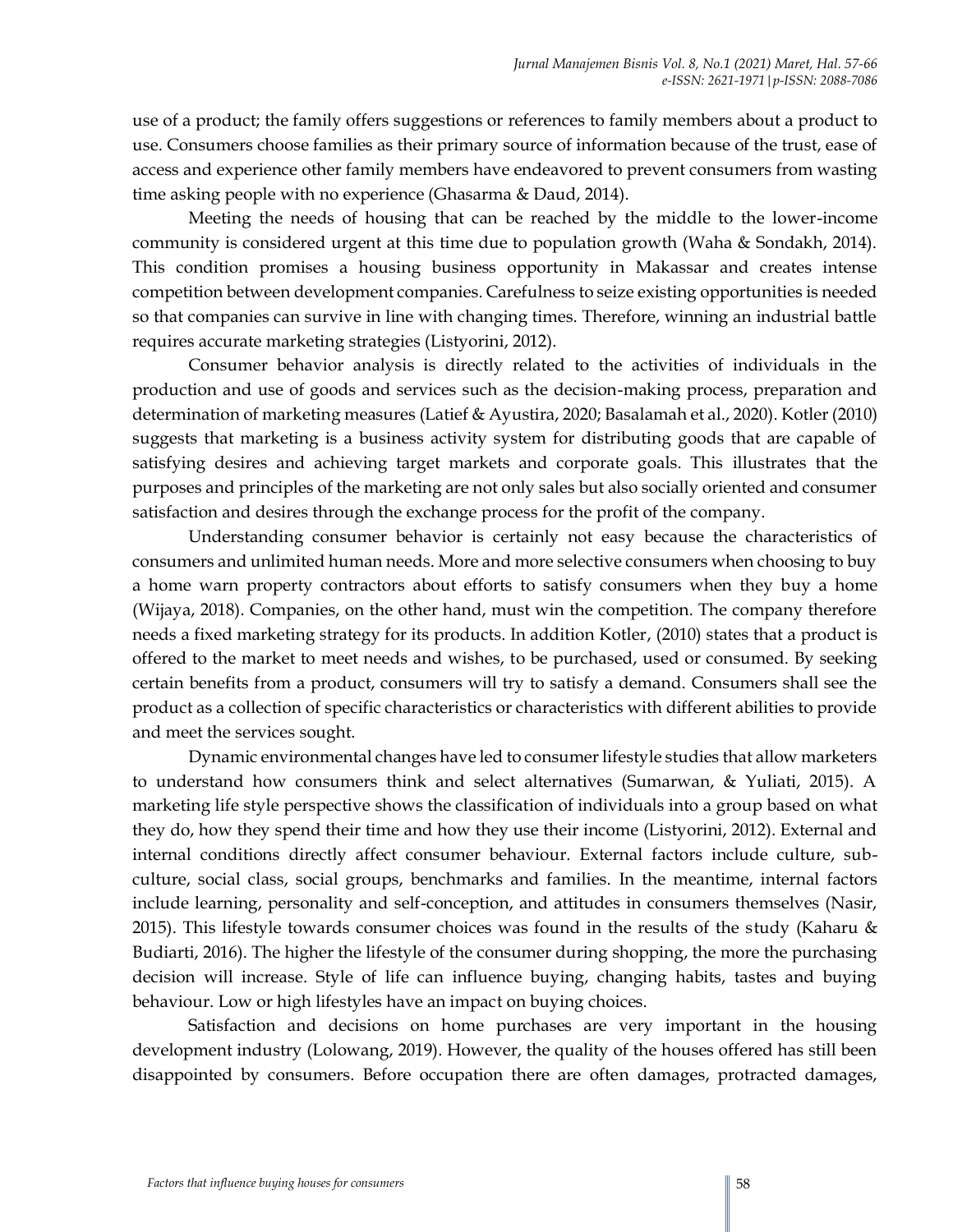improper construction of water canals may cause flooding, and when it rains, the roof often leaks due to unskilled tile (Nainggolan & Heryenzus, 2018). Companies must therefore recognize and know what consumer needs and desires are (Nainggolan & Heryenzus, 2018).

The factors affecting consumer behaviors, including families, economic circumstances and lifestyles, must be assessed in the conduct of consumer behavior analyzes of marketed products, namely housing products in Makassar. These factors are very important in the marketing of the company's products. The analysis of consumer behavior aims to boost sales and should focus on changes in the company, monitor consumer behavior and efforts to improve products and better services at affordable prices. The authors therefore feel the need to investigate consumer behavior in relation to home purchases as basic human needs.

This research research was conducted in the PT Buana Sentosa Asri Royal Spring Housing in Makassar. This research should know what factors make home decisions for consumers. These factors are confined to family factors, economic conditions and lifestyles in the limits and scope of the study. The effects of each element will be recognized through multiple linear regression analyses and the factors dominating the consumer's decision-making. will then draw up the recommendations for a solution to the problem. The hypothesis we suggest in this study is:

*H1 : Family has a positive and significant effect on consumer decisions*.

*H2 : Economic factors have a positive and significant effect on consumer decisions.*

*H3 : Lifestyle has a positive and significant effect on consumer decisions.*

#### **RESEARCH DESIGN**

This research was carried out at Gowa Regency's Royal Spring Housing. The chosen population is the home of the Royal Spring Housing PT Buana Sentosa Asri in Makassar. The number of samples calculated using the Slovin formulation is 82 household samples and is determined by simple random samples. The collection of data was carried out through the distribution of questionnaires to all respondents. This data analysis uses descriptive analyses, validity of tests and reliability tests, regression analyses to assess the impact of the independent variables on the dependent variable (family, economic conditions, lifestyle) (consumer purchasing decisions). Multiple equation of linear regression with three independent variables, namely:

 $Y = b0 + b1x1 + b2x2 + b3x3 + e$ 

Keterangan:

| Y              | $=$ | <b>Consumer Decisions</b>     |
|----------------|-----|-------------------------------|
| b <sub>0</sub> | $=$ | Constant Value                |
| X <sub>1</sub> | $=$ | Family factors                |
| X <sub>2</sub> | $=$ | Economic factors              |
| $X_3$          | $=$ | Lifestyle factors             |
| b1, b2,        | =   | <b>Regression Coefficient</b> |
|                |     |                               |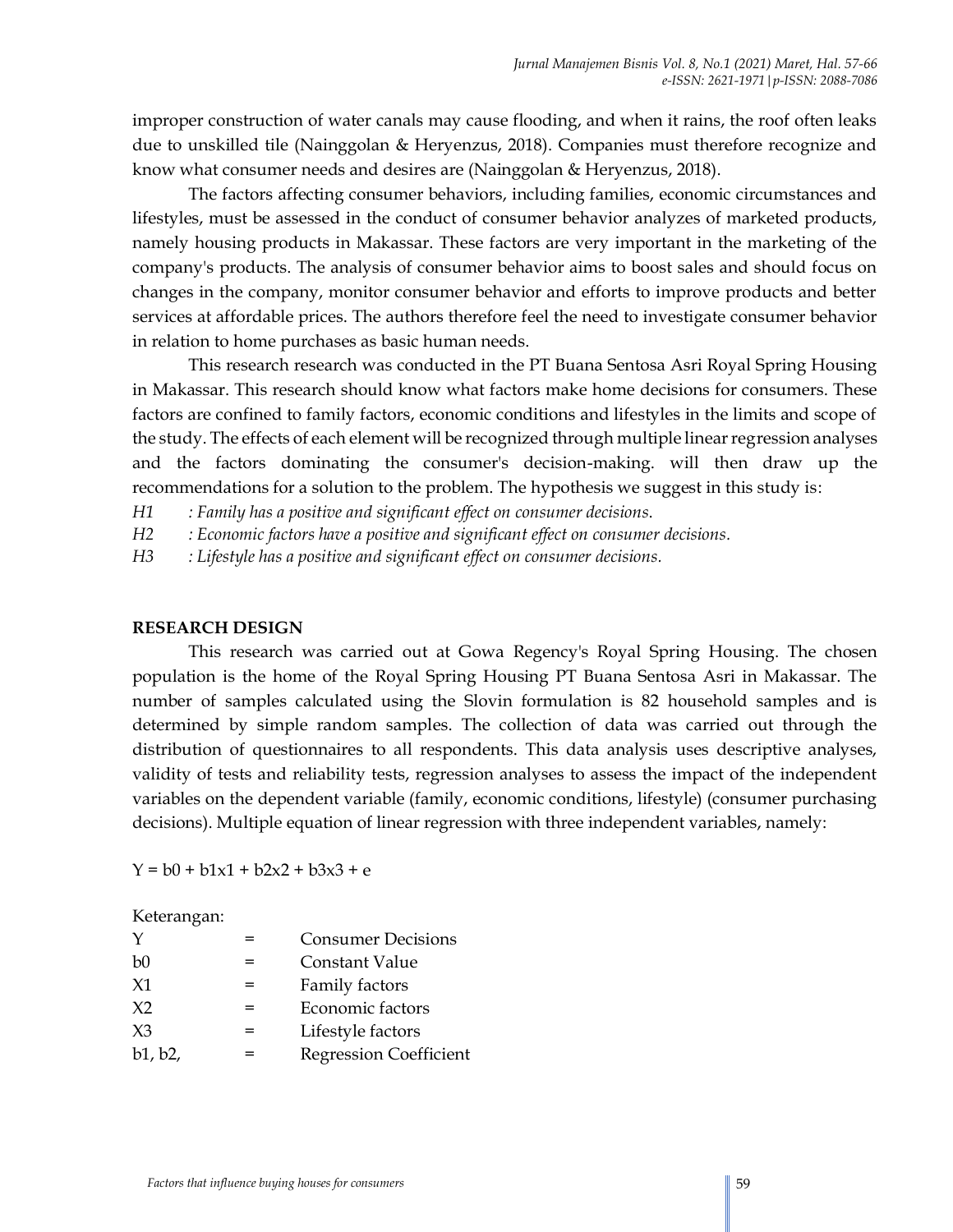Furthermore, the F-count test (simultaneous test) is carried out to see simultaneously whether there is a significant positive effect of the independent variables (X1, X2, X3), namely family, economic situation, lifestyle on consumer purchasing arrangements. The F-count value will be compared with the F-table value. The decision-making criterion is H0 is accepted if F count <F table at  $\alpha$  = 5%. Ha is accepted if F count> F table at  $\alpha$  = 5%.

The t-test aims to partially assess whether family variables, economic circumstances and consumer affectly to purchasing lifestyle decisions. The criterion for decision-making is H0 if ttable>t-count at  $\alpha$  = 5%. Ha is born when t count <t table or t count>t table  $\alpha$  = 5%. The determinant is used to measure the influence of the studied independent variables (X1, X2, X3): family, economic and lifestyle variables on consumer buying decisions (Y), the dependent variable. The determinant coefficient (R2) ranges from zero to one (0 to R2 to 1, respectively). This means that R2 = 0 does not show the independent variable's influence on the dependent variable.

## **RESULT AND DISCUSSION RESULT**

Data collection in this study was conducted through the distribution of questionnaires to respondents, namely consumers or homeowners in the Royal Spring Housing, through visits to the Royal Spring Housing and through the provision of questionnaires to homeowners who met and were willing to respond. The results of the validity test show that all question items with variables of family factors, economic factors, lifestyle factors and purchasing choices are valid and can be used as a tool for research measurements. This is demonstrated by the corrected item - Total > 0.217 value.

Reliability tests show how much a data collection tool can be trusted and used. The greater the device's reliability, the more reliable the measurement results are. The more trustworthy an instrument is, the agency obtains the same results if it measures the same object several times. The reliability method often used is Cronbach Alpha, which shows how consistent respondents respond to the instruments being evaluated. A research tool is said to be trustworthy if the value is > 0.60. The reliability of the research instrument is determined when the alpha of Cronbach is < 0.6, when reliability is considered to be low if the alpha of Cronbach is 0.6 – 0.77, then reliability is considered to be sufficient, and when the Alpha of Cronbach > 0.8, the reliability is said to be good.

| Variable                  | <b>Koefisien Alpha</b> | Info     |
|---------------------------|------------------------|----------|
| Family factors            | 0.811 > 0.601          | Reliable |
| Economic factors          | 0,801 > 0,601          | Reliable |
| Lifestyle factors         | 0.781 > 0.601          | Reliabel |
| <b>Consumer Decisions</b> | 0,791 > 0,601          | Reliabel |

## **Table 1. Reliability Test Results**

Table 1 shows that all variables used as instruments in the study are reliable and can be used as tools for data collection. Based on the results of the reliability test, it shows that the instrument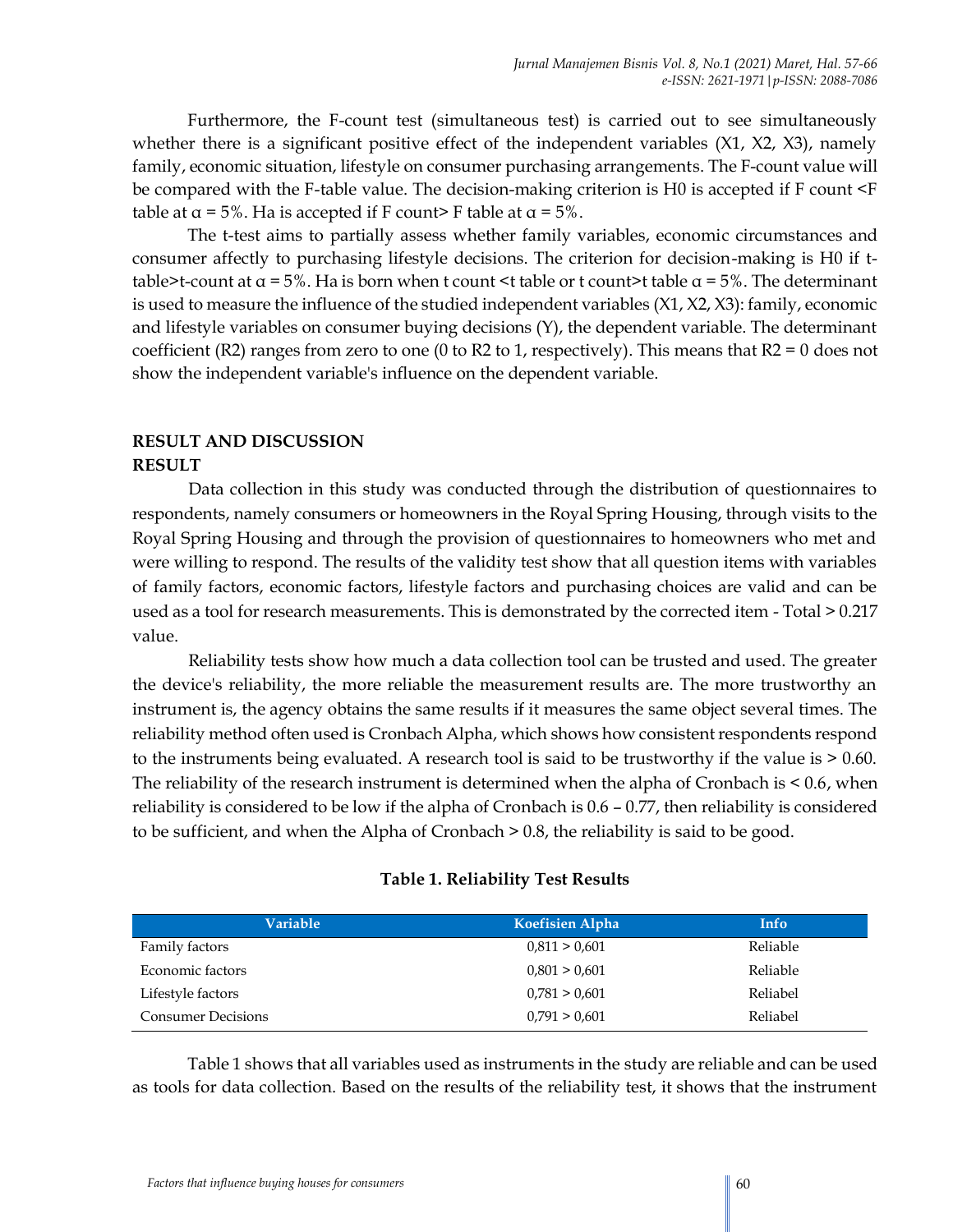has a very high degree of reliability; this is demonstrated by the alpha $> 601$  coefficient value so that measuring results can be trusted.

The normality test is carried out to see whether, in the regression model, the dependent variable and the independent variable both have a normal distribution or not. A good regression model is a regression model that is usually distributed. How to detect normality is done by looking at the graph histogram.



**Figure 1. Histogram Graph**

The histogram graph in Figure 1 shows that the histogram graph provides a distribution pattern near normal. This is shown by the fact that the map is symmetrical and follows a diagonal line. This histogram is not precise, however, particularly if the number of samples used is small. The standard probability plot is a reliable method. In the standard graph, the points around the diagonal line are dispersed, and the distribution follows the diagonal line direction.



**Figure 2. Normal Prabability Plot**

On the basis of Figure 2, the expected probability plot is shown that the point spreads around the diagonal line and the distribution is following the diagonal line, so the distribution pattern can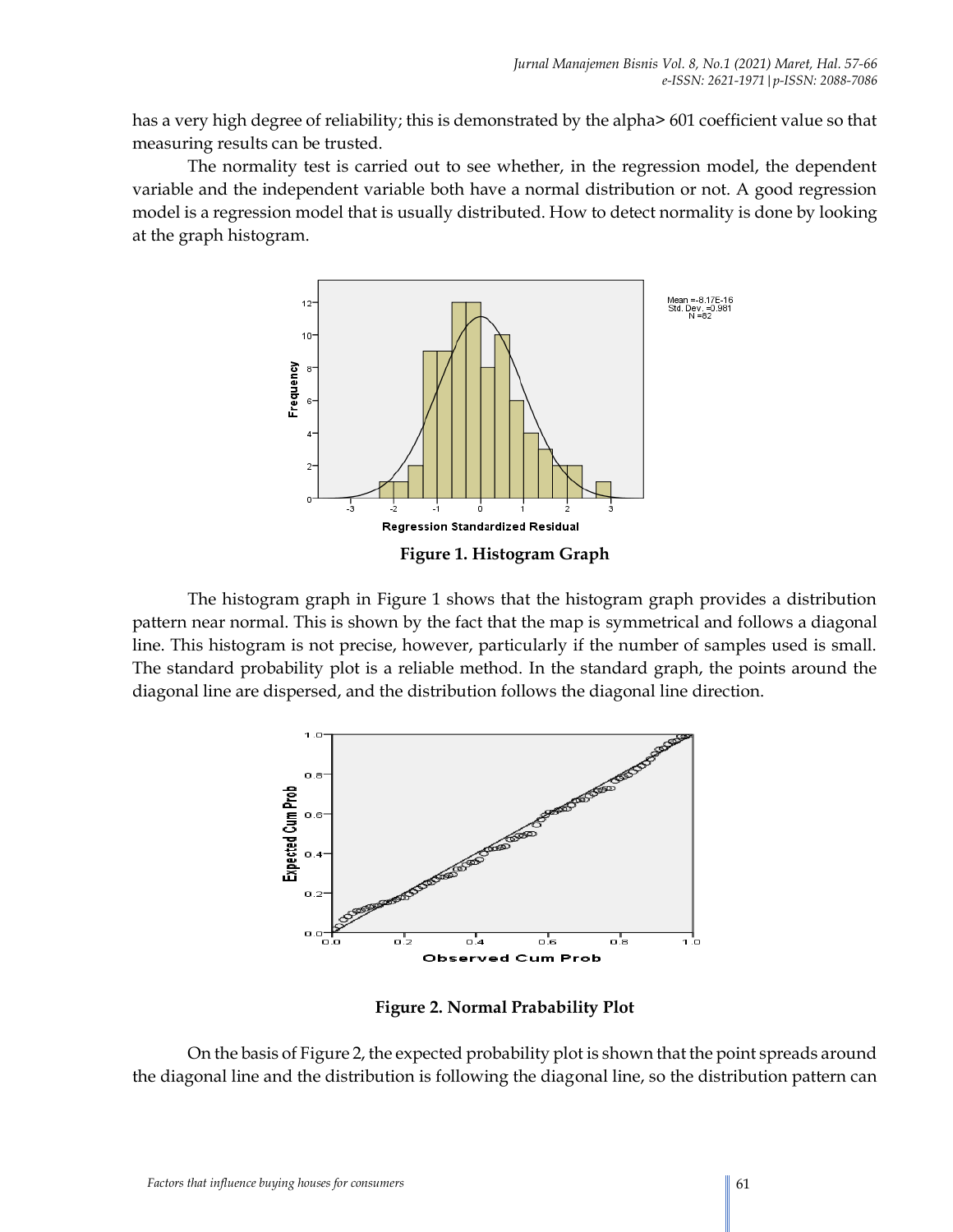be said to be typical. Looking at the two graphs above, the regression model can be concluded that in this study it meets the assumption of normality. Heteroscedasticity indicates that the variance of the variables is not the same for all observations. If the residual variance from one word to another is constant, it is called homoscedasticity. A good regression model is homoscedastic or does not occur Heteroscedasticity. Because the cross-section data have data representing various sizes (small, medium, and large). To detect Heteroscedasticity, the method used is the chart method (diagram Scatterplot). If there is a specific pattern registered with dots, which form a particular regular way (wavy, widened, then narrowed), Heteroscedasticity occurs.



**Figure 3. Scatterplot diagram**

Figure 3 shows that the data is randomly dispersed and does not form a particular pattern; this indicates that no heterocedasticity is present. Therefore, it can be concluded that the variance of the residuals from one observation to another is different.

Multicollinearity test aimed at testing the correlation between the independent variable (independent) in the regression model. In a good regression model, there should be no correlation between variables. To test the presence or absence of multicollinearity in the regression model, it can be seen from the value tolerance and its counterpart, namely by looking at the variance inflation factor (VIF). A commonly used cut-off value is a value of patience 0.01. One way to test for multicollinearity can be seen from the Variance Inflation Factor (VIF). If the VIF value> 10, then multicollinearity occurs

| Variable          | VIF   | Info                 |  |
|-------------------|-------|----------------------|--|
| Family factors    | 2.146 | Not Multikolinearity |  |
| Economic factors  | 2.812 | Not Multikolinearity |  |
| Lifestyle factors | 1.710 | Not Multikolinearity |  |

Based on table 2, the regression model for the independent variables proposed by the researcher is free of multicolinearity. The table 3, showing the VIF value of each independent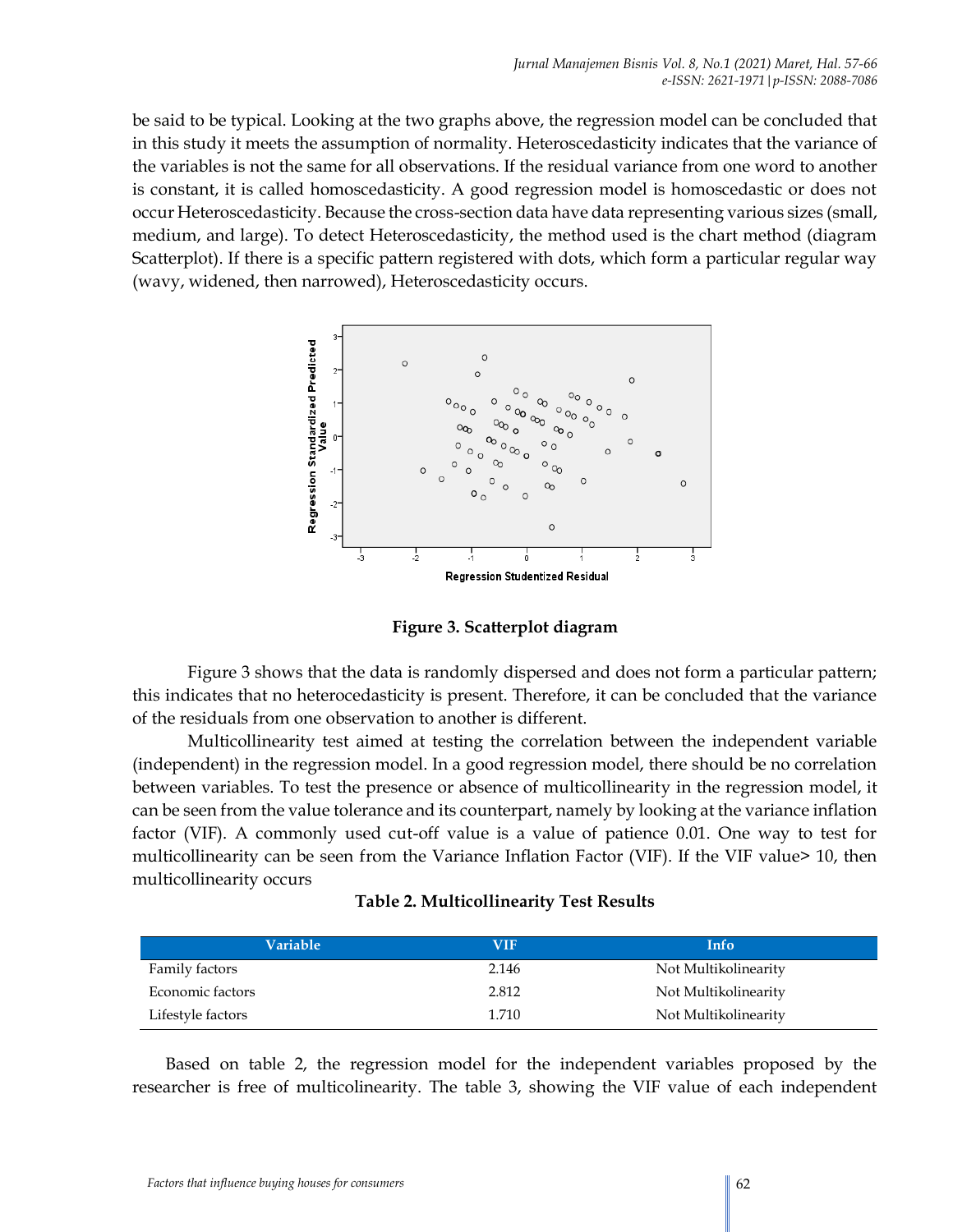variable <10, can prove this by determining its impact on buying decisions. The functional relationship between several independent variables with dependent variable bound was determined by a multiple linear regression test.

|              |                   |      | <b>Unstandardized</b><br><b>Coefficients</b> | <b>Standardized</b><br><b>Coefficients</b> |       |      | <b>Collinearity Statistics</b> |       |
|--------------|-------------------|------|----------------------------------------------|--------------------------------------------|-------|------|--------------------------------|-------|
| <b>Model</b> |                   | В    | <b>Std. Error</b>                            | <b>Beta</b>                                |       | Sig. | Tolerance                      | VIF   |
|              | (Constant)        | .576 | .239                                         |                                            | 2.405 | .019 |                                |       |
|              | Family factors    | .305 | .086                                         | .346                                       | 3.531 | .001 | .466                           | 2.146 |
|              | Economic factors  | .214 | .111                                         | .216                                       | 1.925 | .058 | .356                           | 2.812 |
|              | Lifestyle factors | .313 | .072                                         | .379                                       | 4.335 | .000 | .585                           | 1.710 |

## **Table 3. Multiple Linear Regression Test Results**

The regression equation for the results of the analysis with the help of SPSS is:

#### **Y = 0,576 + 0,305X1 + 0,214X2 + 0,313X3**

A constant of 0.576 indicates that if there are no changes in the variables of family factors, economic factors, and lifestyle factors, then the purchase decision is 0.576. The regression coefficient value for the family factor variable is 0.305. In this study, it can be stated that the family factor variable (X1) has a positive effect on purchasing decisions (Y), this indicates that when the family factor increases by one unit, the purchase decision will increase by 0.305. The regression coefficient value for the economic situation factor variable is 0.214. In this study, it can be stated that the economic situation factor variable (X1) has a positive effect on purchasing decisions (Y); this indicates that when the economic situation factor increases by units, the purchase decision will increase by 0.214. The regression coefficient value for lifestyle factor variables is 0.313. In this study, it can be stated that the lifestyle factor variable (X1) has a positive effect on purchasing decisions (Y); this indicates that when lifestyle factors increase by units, the purchase decision will increase by 0.313.

Simultaneous significance test or F-test aims to see the effect of the independent variables as a whole on the dependent variable. The test was carried out with a significance level of 0.05. If Fcount <F-table, then H0 is accepted, and Ha is rejected. Conversely, if F-count> F-table, then H0 is rejected and Ha is accepted.

| Table 5. F-test |  |
|-----------------|--|
|-----------------|--|

| <b>Variable</b>      | F-count | Sig.  | F-table <sup>1</sup> |      | Info'       |
|----------------------|---------|-------|----------------------|------|-------------|
| Independent Variable | 48.530  | 0.000 | רד ר                 | 0,05 | Significant |

Table 5 shows that the F-count value is 48.530, with a significance level of 0.000. The probability value (0.000) is smaller than 0.05, so the regression model can predict purchasing decisions. The F-count results compared with the F-table at the 95% confidence level ( $\alpha$  = 0.05). It is known that the resulting F-count is 48.530, more significant than the F-table at the significance of  $\alpha$  $= 0.05$ , which is 2.72. The F test results show that the value of F-count> than F-table, which means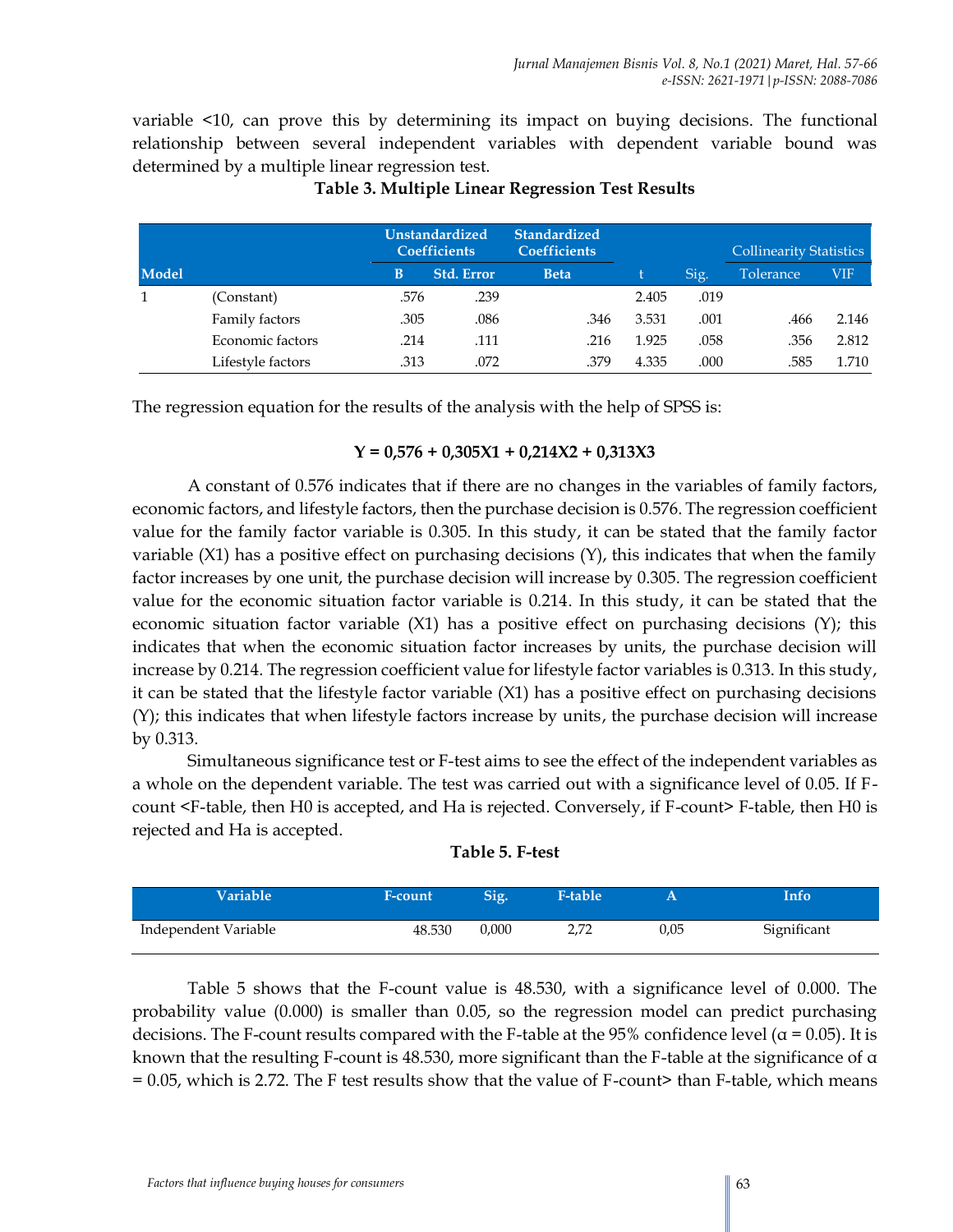that simultaneously independent variables included in the study, namely family factors, economic situation factors, and lifestyle factors, affect the dependent variable.

The coefficient of determination analysis is used to determine the percentage of the independent variables' influence simultaneously on the independent variable.

|       |      |          |                   | Std. Error of the |
|-------|------|----------|-------------------|-------------------|
| Model |      | R Square | Adjusted R Square | Estimate          |
|       | 807a | .651     | .638              | .41164            |

**Table 6. Determination Test**

The Adjusted R square value obtained was 0.638 based on the results of the determination coefficient test above, showing that the decision to buy a house at Royal Sprig Housing was influenced 63.8 percent by family factors, financial situation and lifestyle factors. The other 36.2 percent are influenced by other variables not examined in this study.

#### **Discussion**

This study states that accepting the first hypothesis proposed, namely family, positively affects consumers in making house decisions at the Royal Spring Housing PT. Buana Sentosa Asri in Makassar. These results indicate that the family's suggestions and information are the primary references for choosing a product, especially for products that tend to create conflicts in the family, meaning that they are of interest to all family members. This study's results support the results of research conducted by (Sari 2013; Towoliu & Tumbuan, 2017; Haryono, 2017), which show that family factors have a positive and significant effect on purchasing decisions..

This study states that accepting the second hypothesis proposed, namely, economic factors become the determining variable in purchasing decisions. These results indicate that economic factors positively affect consumers in making house decisions at the Royal Spring Housing PT. Buana Sentosa Asri in Makassar. When a consumer wants to make a purchase, he adjusts his financial condition to what he will buy. The greater the consumer economy's influence, the more excellent the opportunity for consumers to make purchases; on the contrary, the smaller the consumer's economy, the less chance for consumers to make purchases. This study's results support the research results (Hasanuddin 2016; Sunarto, 2018), which found that economic factors have a positive and significant effect on purchasing decisions.

This study states that accepting the second hypothesis proposed, namely Lifestyle factors, has a positive effect on consumers in making house decisions at the Royal Spring Housing PT. Buana Sentosa Asri in Makassar. The results showed that lifestyle had a positive and significant effect on purchasing decisions. This means that every change in buying decisions is influenced by lifestyle (Solihin, Tewal, & Wenas, 2020). That is, lifestyle reflects the whole person who interacts with the environment. People tend to choose specific products, services, or activities because they are associated with individual lifestyles. Lifestyle is a frame of reference that a person uses in behavior, and the consequences will form specific patterns of behavior (Ardiati, Hudayah, & Kuleh, 2017; Lomboan, Tampi, & Mukuan, 2020).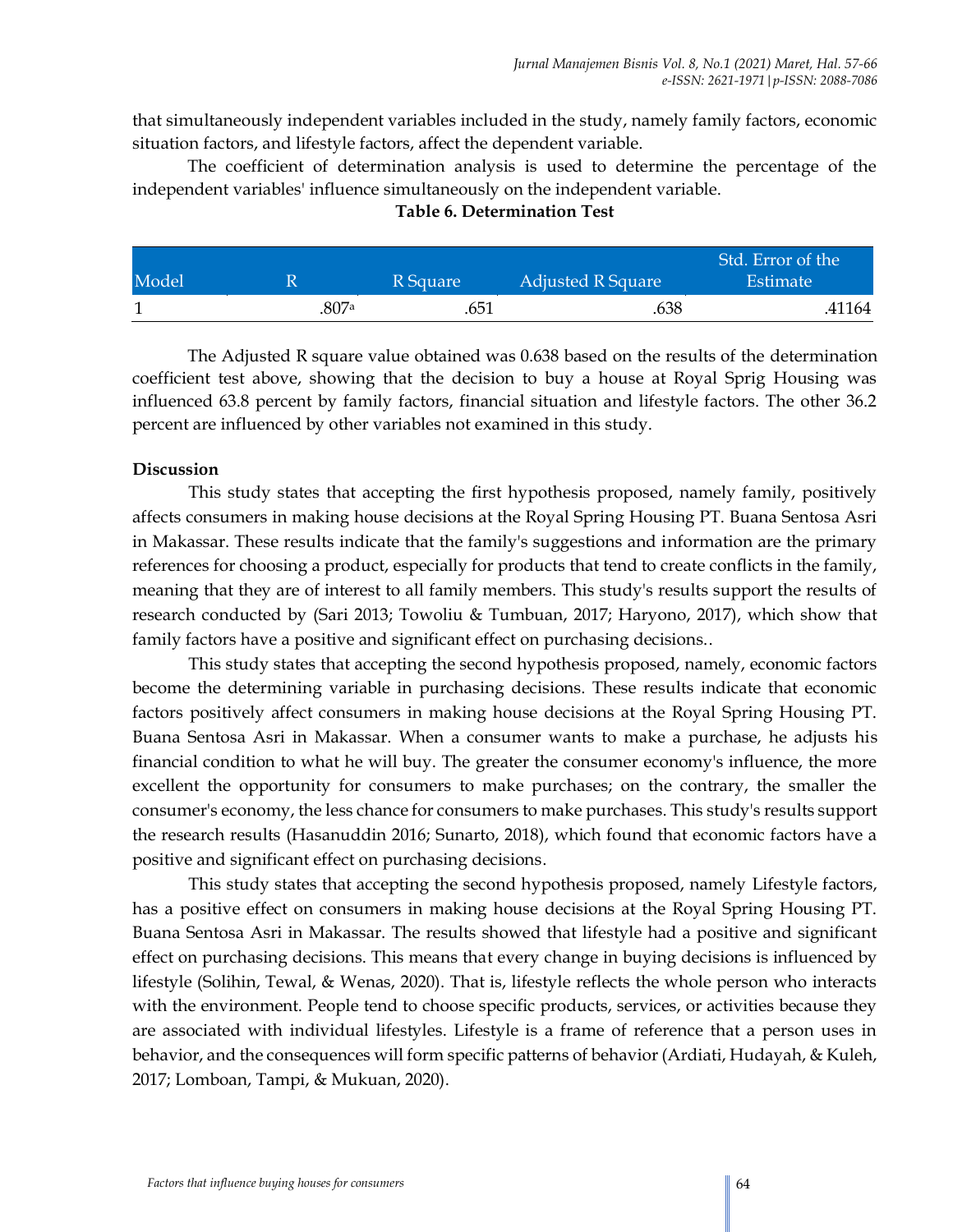#### **CONCLUSION**

The study revealed that family factors, economic conditions and lifestyle have a positive effect on consumers in their decision-making at the Royal Spring Housing PT Buana Sentosa Asri in Makassar. As a property company, the results of this study suggest that PT Buana Sentosa Asri Land always follows current trends which are also adapted to the current lifestyle, especially in terms of mode and the type of house. The community's economic situation also influences the consumer's decision to buy a house to make the price of every product offered to consumers acceptable.

#### **REFERENCES**

- Ardiati, U. F., Hudayah, S., & Kuleh, J. (2017). Pengaruh Gaya Hidup Terhadap Keputusan Konsumen Dalam Melakukan Pembelian Handphone. JIMM. Jurnal Ilmu Manajemen Mulawarman, 2(4)[, http://dx.doi.org/10.29264/jimm.v2i4.1427](http://dx.doi.org/10.29264/jimm.v2i4.1427)
- Basalamah, J., Syahnur, M. H., Ashoer, M., & Bahari, A. F. (2020). Consumer Behavior in Online Transportation Services: A Systematic review of Business Strategies. Ilomata International Journal of Management, 1(3), 134-144.
- Daud, I., & Ghasarma, R. (2014). Peran Keluarga Dalam Membentuk Asosiasimerek Dan Persepsi Kualitas Sertapengaruhnya Terhadap Loyalitas Merek. Jurnal Manajemen dan Bisnis Sriwijaya, 12(2), 127-138.
- Haryono, G. (2017). Analisis Persepsi Konsumen, Kelompok Referensi Dankeluarga Terhadap Keputusan Pembelian pada Mahasiswa STIE-SAK Pada Pembelian Samsung. Jurnal EKOBISTEK Fakultas Ekonomi, 6(2), 200-207.
- Hasanuddin, M. (2016). Analisis Pengaruh Kualitas Pelayanan, Lokasi Dan Harga Terhadap Kepuasan Nasabah Melalui Keputusan Pembelian Sebagai Variabel Intervening Pada Penjualan Logam Mulia Emas. Jurnal Riset Bisnis dan Manajemen, 4(1), 49-66.
- Kaharu, D., & Budiarti, A. (2016). Pengaruh Gaya Hidup, Promosi, Dan Kualitas Produk Terhadap Keputusan Pembelian Pada Cosmic. Jurnal Ilmu dan Riset Manajemen, 5(3), 1-24.
- Kotler, P. (2010). Manajemen Pemasaran (13. Bahasa Indonesia ed.). Jakarta: Erlangga.
- Latief, F., & Ayustira, N. (2020). Pengaruh Online Costumer Review Dan Customer Rating Terhadap Keputusan Pembelian Produk Kosmetik Di Sociolla. Jurnal Mirai Management, 6(1), 139-154.
- Listyorini, S. (2012). Analisis Faktor- Faktor Gaya Hidup Dan Pengaruhnya Terhadap Pembelian Rumah Sehat Sederhana (Studi pada Pelanggan Perumahan Puri Dinar Mas PT. Ajisaka di Semarang). Jurnal Administrasi & Bisnis, 1(1), 12-24.
- Lolowang, I. R. (2019). Pengaruh Persepsi Dan Preferensi Konsumen Terhadap Keputusan Pembelian Rumah Tipe Premium (Studi Pada Konsumen Kawanua Emerald City Akrland Manado. Jurnal Riset Bisnis dan Manajemen, 7(1), 91-110.
- Lomboan, R., Tampi, J. R., & Mukuan, D. D. (2020). Gaya Hidup dan Harga Terhadap Keputusan Pembelian pada Starbucks Manado Town Square. Productivity, 1(3), 256-260.
- Nainggolan, N. P., & Heryenzus, H. (2018). Analisis Faktor-Faktor Yang Mempengaruhi Minat Beli Konsumen Dalam Membeli Rumah Di Kota Batam. Jurnal Ilmiah Manajemen dan Bisnis, 19(1), 41-54[. https://doi.org/10.30596/jimb.v19i1.1772](https://doi.org/10.30596/jimb.v19i1.1772)